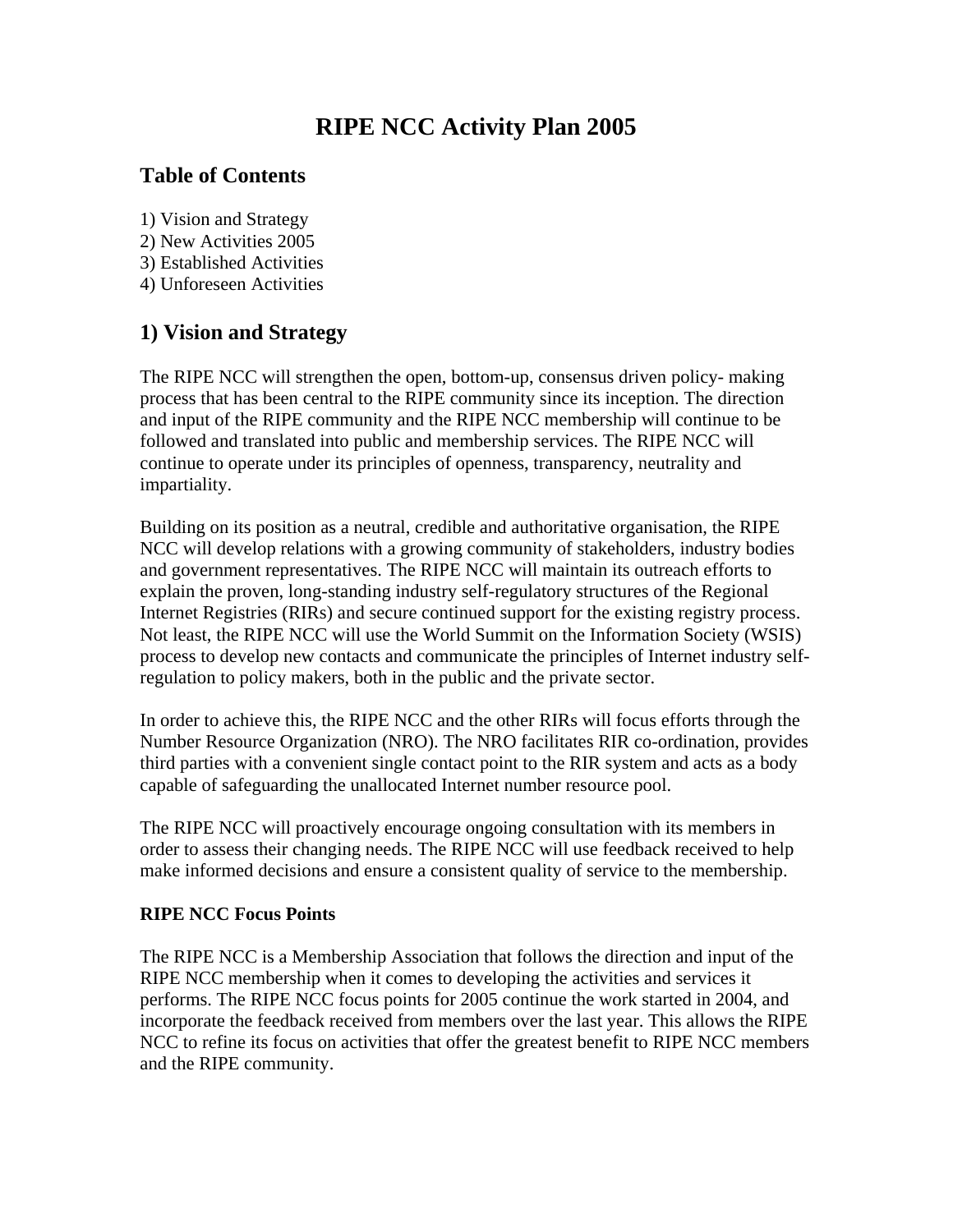As in the previous years one of the main focus points for the RIPE NCC remains the quality of services it provides to its members and the Internet community. The core of the RIPE NCC service portfolio offered to members is the distribution of Internet number resources. The initial response time to Internet resource requests received is expected to remain stable at around one working day, consistent with the level maintained in 2004. Focus in 2005 will move to decreasing the overall time to completion of number resource requests.

Continuing the focus on membership support in 2004, the RIPE NCC will give specific attention to establishing a RIPE NCC Member Service Desk. The aim of the RIPE NCC Member Service Desk is to provide members with any additional help necessary to resolve queries involving RIPE NCC Registration Services, the RIPE Database and RIPE NCC billing procedures. The desk will be available through direct e-mail and phone contact.

Following from the focus on qualitative and accessible information supply in 2004, in 2005 the RIPE NCC will give specific focus to accuracy and consistency of public registration data of Internet number resources. In addition, the RIPE NCC will use the information supply infrastructure developed over 2004 to provide simple and ready-touse information services.

# **2) New Activities 2005**

Below is a list of new RIPE NCC activities scheduled for 2005 and activities that represent a significant change in resource allotment from 2004.

Information about the budgeted costs for these new activities is available in the RIPE NCC Budget 2005 at: <http://www.ripe.net/ripe/docs/budget2005.html>

### **RIPE NCC Member Service Desk**

Feedback received from RIPE NCC members has revealed a need to further improve the communication channels members can use to contact the RIPE NCC. Recent initiatives have focused on proactively calling members to resolve issues. These have proved successful, and suggest that direct contact is an efficient way to assist members.

The aim of the RIPE NCC Member Service Desk is to provide members with any additional help necessary to resolve queries involving RIPE NCC Registration Services, RIPE Database and RIPE NCC billing procedures.

The RIPE NCC Member Service Desk will provide a single point of contact that RIPE NCC members can use to resolve issues that cannot be resolved satisfactorily by other methods. The RIPE NCC Member Service Desk aims to improve the ease and efficiency with which members can interact with the relevant person at the RIPE NCC. The desk will be available through direct e-mail and phone contact.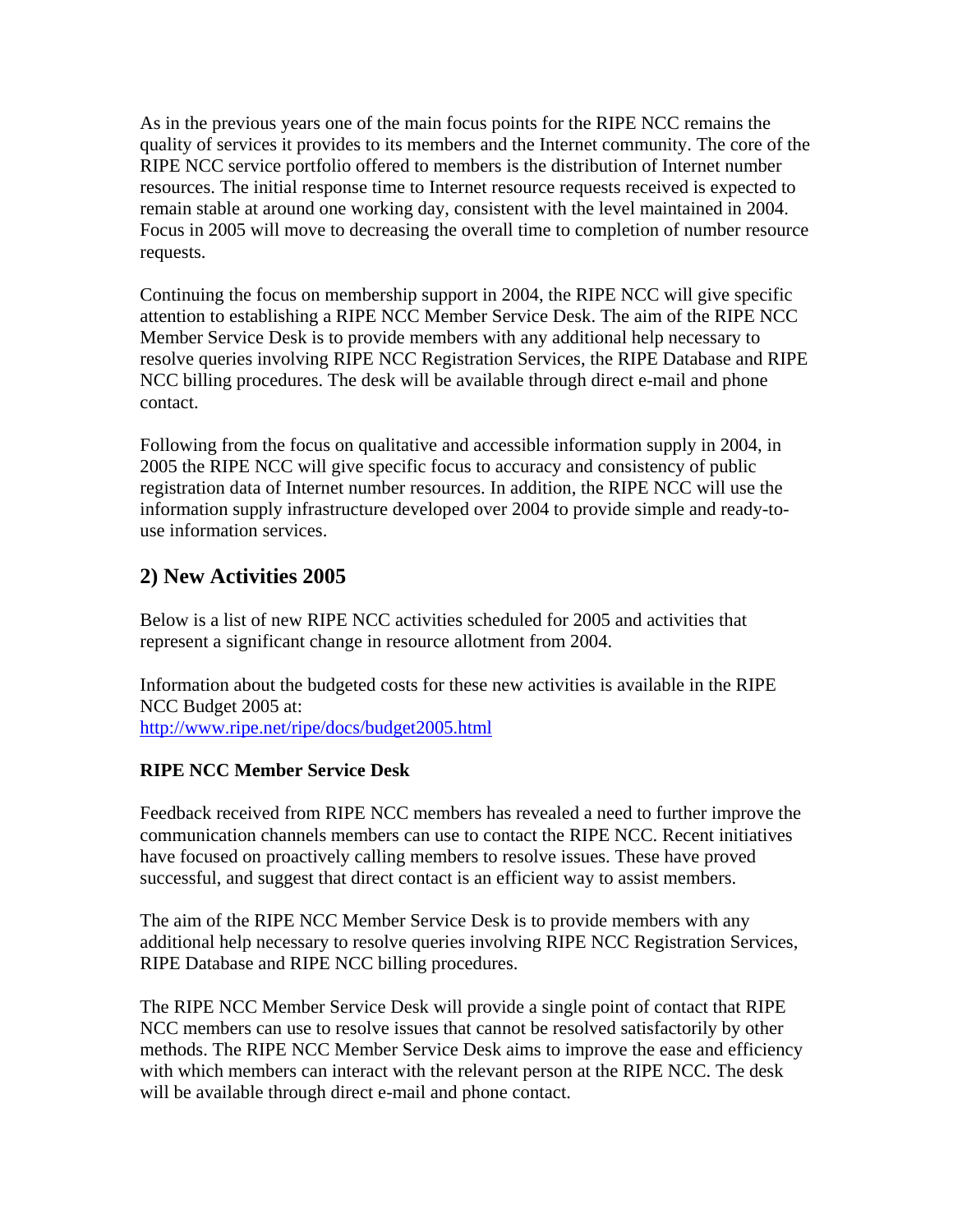The current channels used by members to contact the RIPE NCC will remain available. The RIPE NCC Member Service Desk is intended to support members who have issues that cannot be resolved through these regular channels.

Various interfaces to the RIPE NCC Member Service Desk, such as jabber, PSTN or VoIP, will be investigated and prepared.

Dependent on feedback from RIPE NCC members, the scope of the RIPE NCC Member Service Desk may be expanded in the future, with the long term goal of consolidating the communication channels members can use to contact the RIPE NCC.

This activity includes the capital expenses of telecommunications equipment that will be deployed company-wide.

#### **Further Deployment of Mirror Instances of the K-root Name Server**

The RIPE NCC will continue to deploy mirror instances of the K-root name server. This will further improve the distribution, redundancy and performance of this crucial service as well as its resilience against Denial of Service (DoS) attacks. In 2005 the RIPE NCC will continue deployment of K-root local nodes in the RIPE NCC service region. The cost for each local node will be covered by the relevant local community.

The RIPE NCC will also deploy several (2-3) K-root global nodes in North America and Asia-Pacific. The RIPE NCC will cover most of the costs of global node deployment.

#### **Improving Data Integrity**

In 2005, the RIPE NCC will focus efforts on improving the accuracy, integrity and consistency of data related to Internet number resources. This will include consolidation and cleaning up internal and external databases. Mechanisms will be established to ensure higher quality data in the long term, decreasing discrepancies thus increasing the speed at which requests can be processed. The improved integrity of data will benefit the Internet community by increasing the reliability of using registration data in the daily operations of LIRs and ISPs.

#### **Developing New Training Methods**

To adapt the training offered by the RIPE NCC to the differing needs of the audience, new training methods will be developed, particularly focusing on additional training strategies.

The intention is to reach a broader audience, particularly those who are unable to attend RIPE NCC training courses due to geographical, financial, scheduling or other constraints. Offering more accessible training will help members to send better-prepared